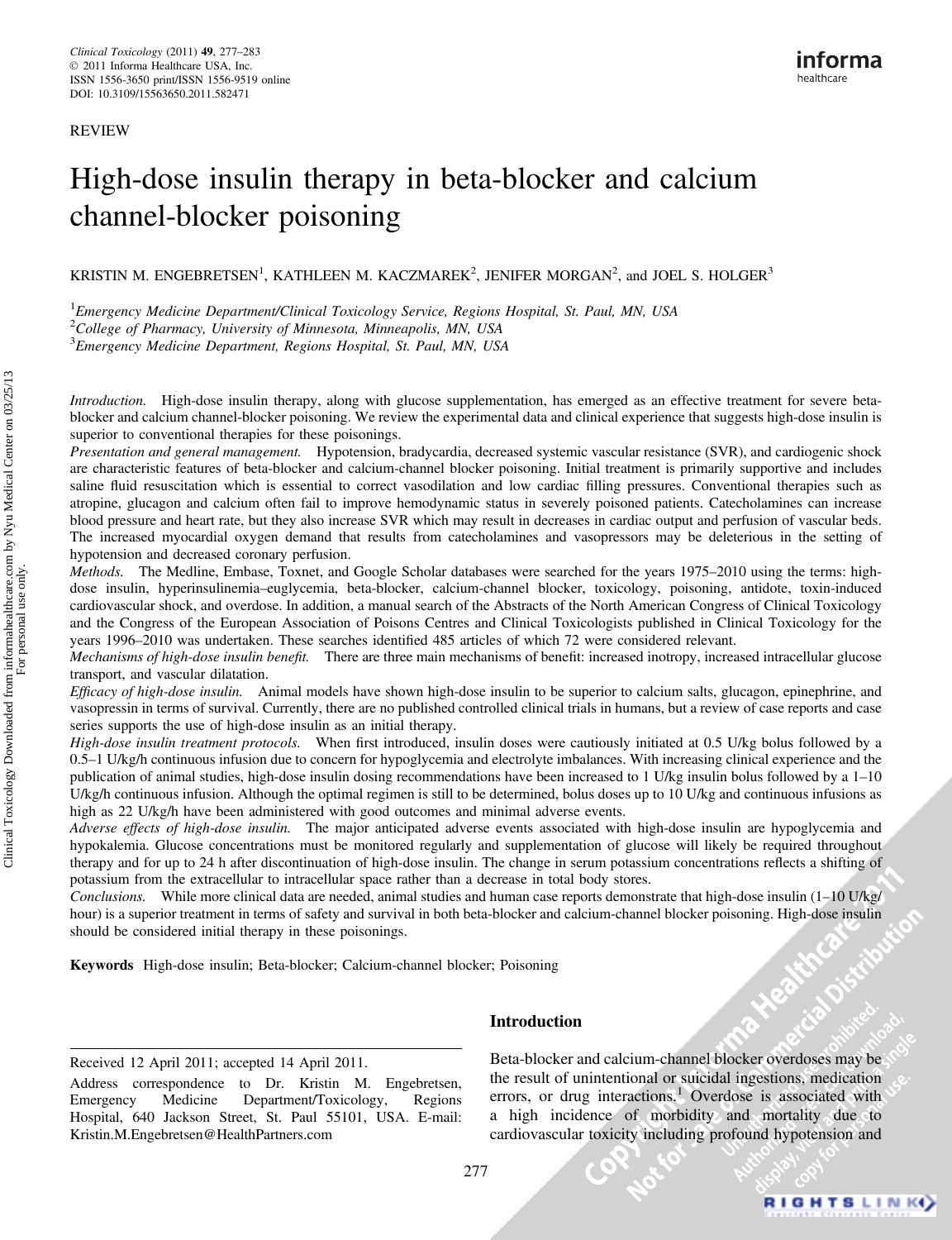conduction disturbances. $1-4$  In addition to supportive care, potential interventions include fluids, calcium, glucagon, atropine, catecholamines, inotropes, vasopressors, and mechanical supportive measures such as extracorporeal bypass.1,3 Unfortunately, these interventions may not improve hemodynamic parameters or ensure survival in severely intoxicated patients.<sup>1</sup>

Recent experimental data and clinical experience suggest high-dose insulin (HDI) may have a greater effect on hemodynamic stability than conventional measures.<sup>5</sup> Treatment failures with HDI have been reported when HDI has been used as a rescue therapy after other pharmacological measures have failed.<sup>5</sup> This may be a result of delayed HDI administration, underlying pathophysiology incompatible with HDI's mechanism of action, and/or ineffective dosing. $6,7$  In some situations, the initial selection of pharmacological measures may impact the efficacy and dosing of HDI therapy. It has been theorized that higher doses of HDI may be required when vasopressors are employed initially.<sup>8</sup>

HDI's wide availability, inexpensive cost, and minimal adverse event profile further support its use. Adverse events are predictable and can be effectively managed with glucose and potassium supplementation. This review provides a synopsis of case reports, summarizes efficacy data, and describes current dosing strategies in order to characterize HDI's role in poisoning by these drugs.

#### Presentation and general management

Hypotension, bradycardia, decreased systemic vascular resistance (SVR), and cardiogenic shock are characteristic features of beta-blocker and calcium-channel blocker poisoning. Hypotension is a result of decreased inotropy, conduction defects, and peripheral vasodilation. Other clinical findings may include hyperglycemia (calciumchannel blockers), bronchospasm (beta-blockers), tachycardia due to myocardial compensation of peripheral vasodilation (dihydropyridine calcium-channel blockers), metabolic acidosis, pulmonary edema due to pre-capillary vasodilation and increased transcapillary hydrostatic pressure, ischemia, bowel infarction/ileus, and cardiogenic shock.<sup>1-3,9-11</sup>

Initial treatment is primarily supportive including consideration of gastrointestinal decontamination and saline fluid resuscitation which is essential for resultant vasodilation and low cardiac filling pressures. Conventional therapies often fail to improve hemodynamic status in severely poisoned patients. $3,4$  Glucagon produces a transient increase in inotropy that may not be maintained throughout treatment.12 Glucagon may cause vomiting resulting in aspiration and airway obstruction in patients with decreased mental status. Case reports of glucagon failures have also been published.<sup>13-15</sup> Catecholamines can increase blood pressure and heart rate, but they also increase SVR which may result in decreases in cardiac output and perfusion of vascular beds. The increased myocardial oxygen demand that results from catecholamines and vasopressors may be

deleterious in the setting of hypotension and decreased coronary perfusion.<sup>1</sup>

Calcium salts are used to partially or completely reverse the hemodynamic effects of beta-blockers and calciumchannel blockers by overcoming inhibited calcium channels and increasing inotropy.<sup>16,17</sup> Calcium salts should be considered as initial therapy but may have variable success in severe intoxications.<sup>18–20</sup> Atropine can be used for symptomatic bradycardia in moderate toxicity, but its effects are variable and short-lived. Variable results and failures in severe poisonings have led clinicians toward alternative therapies including HDI.

## Methods

The Medline, Embase, Toxnet, and Google Scholar databases were searched for the years 1975–2010 using the terms: high-dose insulin, hyperinsulinemia–euglycemia, beta-blocker, calcium-channel blocker, toxicology, poisoning, antidote, toxin-induced cardiovascular shock, and overdose. In addition, a manual search of the Abstracts of the North American Congress of Clinical Toxicology and the Congress of the European Association of Poisons Centres and Clinical Toxicologists published in Clinical Toxicology for the years 1996–2010 was undertaken. These searches identified 485 articles of which 72 were considered relevant. These included animal studies, case reports, and case series; no clinical trials were available.

#### Mechanisms of HDI benefit

There are many proposed and proven mechanisms for the major salient effects of HDI in beta-blocker and calciumchannel blocker poisoning and cardiogenic shock induced by these drugs. In general, these fall into three categories: (1) increased inotropy, (2) increased intracellular glucose transport, and (3) vascular dilatation. HDI is not a vasopressor. To the contrary, insulin is a vasodilator of the systemic, coronary, and pulmonary vasculature. These vasodilatory effects are due to enhancement of endothelial nitric oxide synthase (eNOS) activity by its effects on PI3K (a major insulin intracellular signaling pathway). Microvascular dysfunction is a hallmark of cardiogenic shock, and insulin enhances microvascular perfusion at the capillary and pre-capillary concentration. These effects appear to be rapid, occur independently of changes in total blood flow to the vascular bed, and can achieve perfused capillary density similar to that of exercising muscle.<sup>21</sup> In cell culture systems, supraphysiological doses of insulin are required to increase eNOS activity above basal concentrations, consistent with the need for a higher insulin dosing range to elicit these beneficial vascular effects. Decreasing vascular resistance by these mechanisms (independent of inotropy) results in enhanced cardiac output.

Intracellular transport of glucose in cardiac and skeletal muscle is greatly enhanced by insulin and has been implicated as an essential component of its inotropic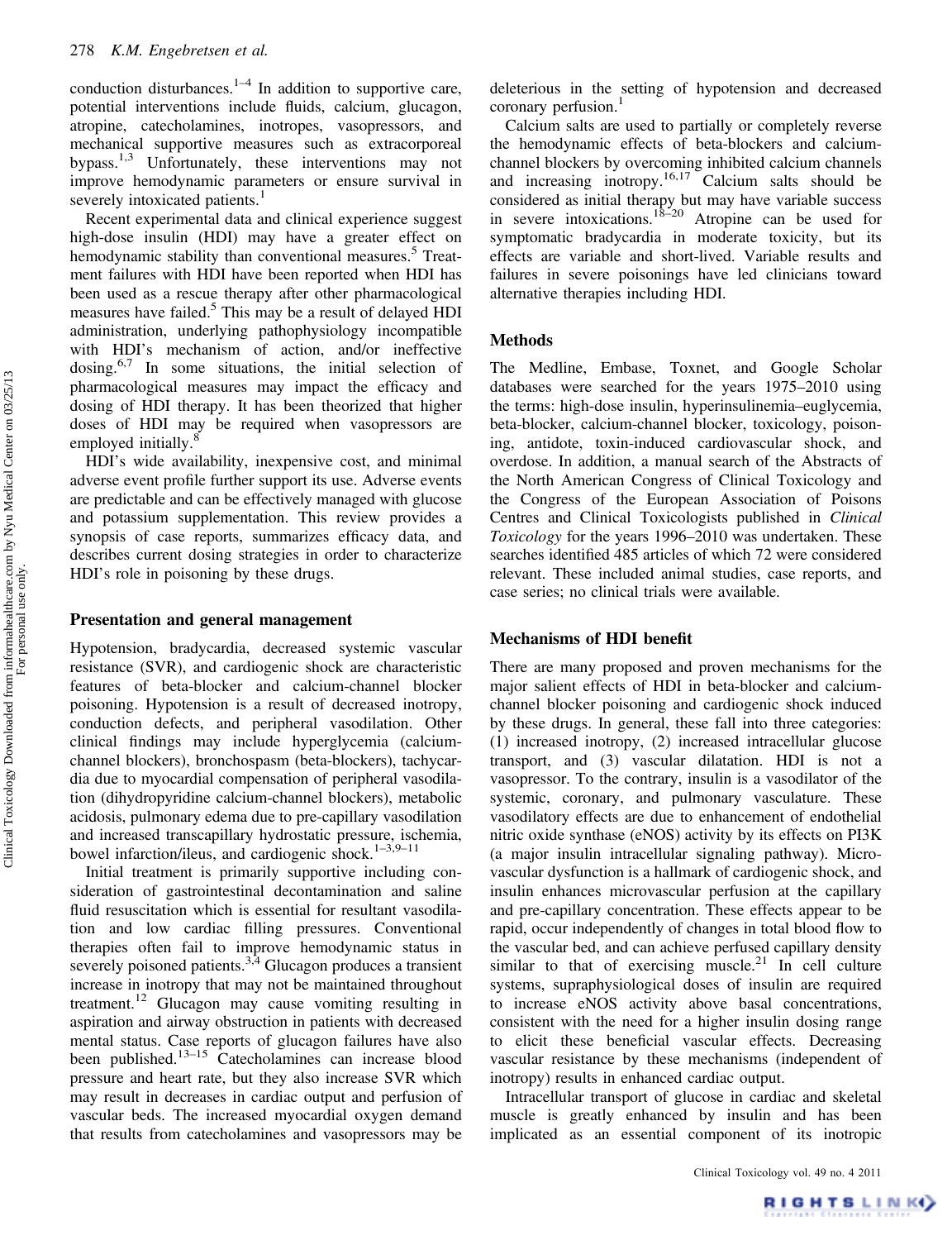properties. Stressed myocardium primarily uses glucose as the preferred energy substrate, while preferring fatty acid oxidation under normal conditions.<sup>5</sup> These glucose transport mechanisms that enhance inotropic function have been demonstrated in human explanted hearts. $22$  This mechanism, however, is unlikely to be the primary mechanism responsible for the various mechanisms of enhanced cardiovascular effects. Insulin in high concentrations affects several intracellular mechanisms that contribute to the inotropic effects, many of which involve calcium handling and the PI3K pathway.<sup>22,23</sup> The onset of these effects can be measured within 5 min in explanted human myocardium.24 These inotropic effects have also been shown to occur while increasing coronary blood flow without increasing  $O<sub>2</sub>$  requirements, in contrast to catecholamine agents.

## Efficacy of HDI

## Experimental studies

Kline et al. $25-28$  performed studies using HDI in verapamil poisoning in dogs. In the 1993 study, the dogs were treated with either: normal saline (2 ml/min), epinephrine (1 mcg/kg titrated to response), glucagon (0.2–0.25 mg/kg bolus followed by 150 mcg/kg/min infusion), calcium chloride (20 mg/kg bolus followed by 0.6 mg/kg/h infusion), or HDI (19.8–27.5 U/kg/h with 20% dextrose). Survival rates were 0/6 in the normal saline control, 4/6 in the epinephrine group, 3/6 in the glucagon and calcium chloride groups, and 6/6 in the HDI group. While there was no significant improvement in mean blood pressure or heart rate, dogs treated with HDI had significantly improved maximum elastance at end systole, left ventricular (LV) end diastolic pressure, ventricular relaxation, and coronary artery blood flow.<sup>24</sup> When assessing the same treatments in another canine study,<sup>26</sup> HDI increased myocardial contractility and improved the ratio of myocardial oxygen delivery/work. They also found that HDI increased myocardial glucose concentrations.<sup>24,27–29</sup> Overall, Kline et al.<sup>24–28</sup> ascertained that HDI therapy increased survival in comparison to highdose epinephrine, glucagon, and calcium therapy in a canine verapamil poisoning model.

Krukenkamp et al.<sup>30</sup> induced myocardial depression using 0.2 mg/kg propranolol in 13 dogs. Myocardial depression was defined by the lack of response to a 1 mcg/kg IV bolus of isoproterenol. The subjects were given a 33.3–50 U/kg insulin bolus followed by a 10–15 U/kg/h continuous insulin infusion. Glucose concentrations were monitored every 5 min and dogs were given 50% dextrose and potassium to maintain plasma glucose concentrations greater than 100 mg/dL (5.6 mmol/L). Insulin concentrations in the control group were  $22 + 7$  U/mL and increased in the treatment group to  $5660 \pm 60$  and 4730  $\pm$  480 U/ml after the bolus and 30 min into the continuous infusion, respectively. Insulin reversed the myocardial depression to 80  $\pm$  2% of the baseline cardiac function

Kerns et al. $31$  compared insulin, glucagon, and epinephrine for propranolol poisoning (0.25 mg/kg/minute) in a canine model. Each group received either 4 U/min insulin, 50 mcg/kg glucagon bolus followed by a 150 mcg/kg/h continuous infusion, or 1 mcg/kg/min infusion of epinephrine. The insulin group was found to have increased CO and contractility and decreased SVR. While the epinephrine group showed increased contractility over 30–90 min, contractility steadily declined over the remainder of the study. Epinephrine also transiently increased blood pressure, but this was not maintained. The overall survival rate was significantly higher in the insulin-treated group with 6/6 insulin, 4/6 glucagon, and 1/6 epinephrine-treated dogs surviving for the 240-min study duration.

Holger et al.<sup>32</sup> compared HDI (10 U/kg/h) to a combination of vasopressin and epinephrine in a porcine model of propranolol poisoning. The insulin group demonstrated decreased SVR, while maintaining mean arterial pressure and increasing cardiac output. The increased cardiac output was thought to be due to a combination of increased inotropy and vasodilatation. Vasopressin/epinephrine treatment increased mean arterial pressure and SVR initially, followed by a steady decline until death, similar to the findings by Kerns et al. $31$  Cardiac output and heart rate steadily decreased from the initiation of therapy. A significant difference in survival rates was found, with 5/5 of the HDI treatment group and 0/5 of the vasopressin/ epinephrine group surviving, leading to early study termination.

Studies have found either no advantage or antagonism may occur when HDI therapy is used in conjunction with vasopressors. Engebretsen et al. $33$  hypothesized that the addition of phenylephrine, an alpha-adrenergic agonist, would overcome the peripheral vasodilation seen in dihydropyridine calcium-channel blocker poisoning and improve survival, cardiac index, mean arterial pressure and SVR. Pigs were given nifedipine until mean arterial pressure  $\times$  cardiac output had decreased by 25% of baseline. The pigs were then treated with either fluids (control), insulin (titrated from 2 to 10 U/kg/h) alone or insulin and phenylephrine (titrated from 2.4 to 3.6 mcg/kg/h). No differences were seen in survivability, cardiac index, SVR, heart rate, mean arterial pressure, peripheral vascular resistance, or base excess with the addition of phenylephrine to HDI therapy. These results are consistent with other studies showing that vasopressors are not beneficial in calcium-channel blocker poisoning.

Holger et al.<sup>8</sup> theorized that even higher insulin doses are required in the presence of vasopressors to overcome increased SVR and decreased cardiac output. There does not appear to be any strong evidence that the use of vasopressors in drug-induced cardiogenic shock is beneficial and an attempt to wean vasopressor therapy off if already initiated should be strongly considered.<sup>8,34</sup>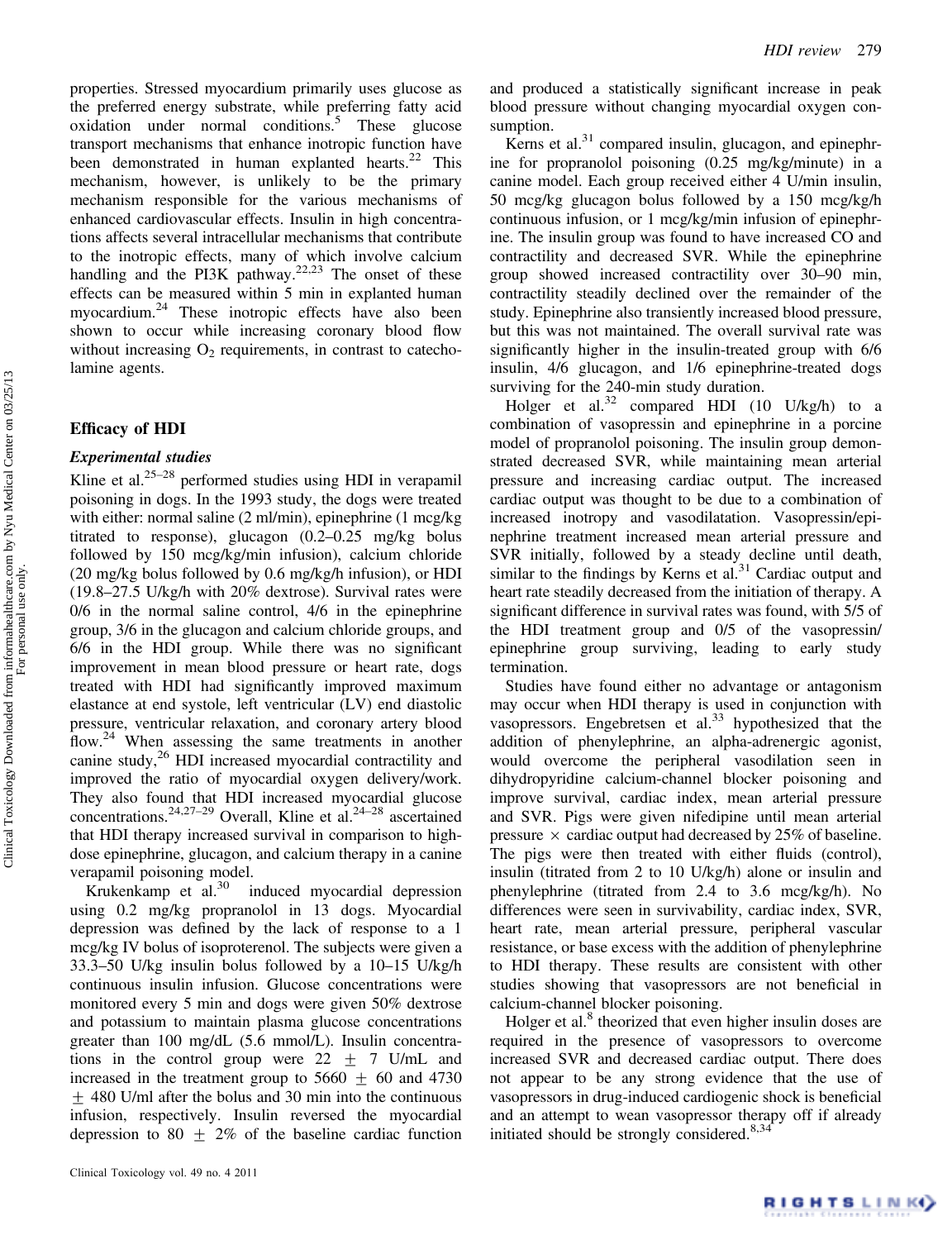### Clinical experience

While there have been no clinical trials comparing the use of HDI to other treatments in humans, many case reports report the beneficial effects of HDI therapy in calcium-channel blocker and beta-blocker poisoning and in cardiogenic shock induced by these and other drugs.<sup>2,10–11,35–59</sup> Insulin boluses ranged from 0.1 to 10 U/kg. Continuous insulin infusion rates ranged from 0.015 to 22 U/kg/h with the majority of patients receiving between 0.5 and 2 U/kg/h. Two patients did not require a continuous infusion after the insulin bolus due to rapid improvement.<sup>2,10,35–59</sup> Treatment continued up to 49 h in one case report. $37$ 

A few HDI case reports have used insulin doses outside of the typical range of 0.5–1 U/kg/h. Hasin et al.<sup>11</sup> reported on a combined verapamil and metoprolol overdose that responded to very low doses of insulin (0.015 U/kg/h). However, insulin was started more than 48 h after presentation and toxicity from the overdose may have been resolving. More recent case reports and some institutions are reporting the safe and effective use of insulin doses greater than 10 U/kg/h to stabilize the patient's clinical condition and cardiac output.7,35,47

Engebretsen et al. $42$  reported on a mixed beta-blocker/ calcium-channel blocker overdose that was treated with HDI. Instead of titrating up to a maximum of 10 U/kg/h, the insulin rate was inadvertently increased to 16.7 U/kg/h. This patient did experience one episode of hypoglycemia (57 mg/ dL), but it was rapidly corrected and the patient did not exhibit any clinically significant symptoms.

A nebivolol overdose reported by Stellpflug et al.<sup>48</sup> also inadvertently received a continuous infusion of insulin at 22 U/kg/h for 2 h. After identification of the therapeutic error, the insulin infusion was titrated down but required insulin infusion rates greater than 10 U/kg/h for more than 7 h. The patient continued to receive HDI therapy for a total of 36 h. The patient recovered and no apparent adverse effects were noted.<sup>42</sup> Finally, Place et al.<sup>41</sup> reported on a verapamil overdose patient that was intended to receive a 1 U/kg insulin bolus. The patient, however, received a 10 U/kg bolus in error, which led to rapid hemodynamic improvement and no reported adverse effects.

A few reports of treatment failure with HDI have been reported. One case of amlodipine ingestion remained hypotensive and developed oliguric renal failure despite HDI and vasopressor therapy.<sup>45</sup> Treatment failure could have been due to a number of possibilities including concomitant administration of vasopressors resulting in increased afterload and decreased cardiac output, inadequate insulin dosing, delayed administration of HDI, inadequate duration of therapy, or underlying pathophysiology unresponsive to inotropic therapy. $6,7$ 

#### HDI treatment protocols

IV saline resuscitation is an essential initial intervention as central venous pressures (CVP) and LV filling pressures are decreased in drug-induced cardiogenic shock. Prior to initiating HDI therapy, glucose concentrations need to be determined. Patients with concentrations less than 200 mg/ dL (11.1 mmol/L) should be supplemented with intravenous dextrose (adults: 25 g dextrose; children: 0.25 g/kg dextrose, given as 10–25% dextrose).

Most clinicians recommend an initial insulin bolus of 1 U/kg followed by a 0.5–1 U/kg/h continuous infusion. $3-5,9-11$  In one of the more aggressive HDI protocols, insulin doses as high as 10 U/kg/h have been used in refractory cases.<sup>34</sup> This protocol suggests initiating a 1 U/kg/h continuous infusion after a 1 U/kg bolus. The infusion rate may be increased by 2 U/kg/h every 10 min to a maximum of 10 U/kg/h if no increase in cardiac output or clinical improvement is seen.

Although the onset of action of HDI has been stated as 15–45 min, we could not find any studies that actually studied or measured the onset of action clinically in patients. Human and canine myocardial studies have demonstrated measurable inotropic improvements in 5 min.<sup>60</sup> Traditionally, HDI therapy has been reserved for refractory cases. In order for HDI to be of greatest benefit, it should be used early on in therapy rather than as rescue therapy.<sup>59</sup>

The recommended goals of HDI therapy are to maintain perfusion of essential vascular beds and organs not by increased BP or mean arterial pressure alone. This can be assessed by monitoring mental status, skin warmth and color, peripheral pulses, urine output and vital signs. Insulin is an inotrope and a vasodilator, with minimal effects on systolic blood pressure. Traditional hemodynamic parameters such as maintaining a mean arterial pressure  $>65$ mmHg, a systolic blood pressure  $> 90$  mmHg and a HR  $>50$  may not be obtainable. Maintaining adequate perfusion by assessing clinical parameters is likely more important than these traditional hemodynamic targets, especially when shock is defined at the microcirculation/ oxygenation concentration.61 Non-invasive cardiac output monitoring, if available, will add significant data to assess the effects of HDI therapy. Measuring response by blood pressure and pulse alone may be misleading, especially when vasopressors are used, as these values do not reflect cardiac output and perfusion. Vital signs may provide a false sense of security by looking as if they ''improved'', while underlying increases in SVR may decrease tissue perfusion and result in decreased survival.<sup>32</sup> Biochemical parameters and lactate concentrations may also be helpful when monitoring therapeutic response.

At the beginning of therapy, a dextrose infusion should be initiated in order to prevent hypoglycemia. Shepherd et al.<sup>9</sup> suggest administering 10% dextrose and ½ normal saline at a rate equal to 80% maintenance, while others suggest infusing 5–10% dextrose to maintain glucose concentrations above 100 mg/dL (5.6 mmol/L). However, concentrated glucose infusions greater than 10% through a central line may be required to maintain normal glucose concentrations and should be implemented without delay to minimize risk of fluid overload. During initiation and titration of insulin,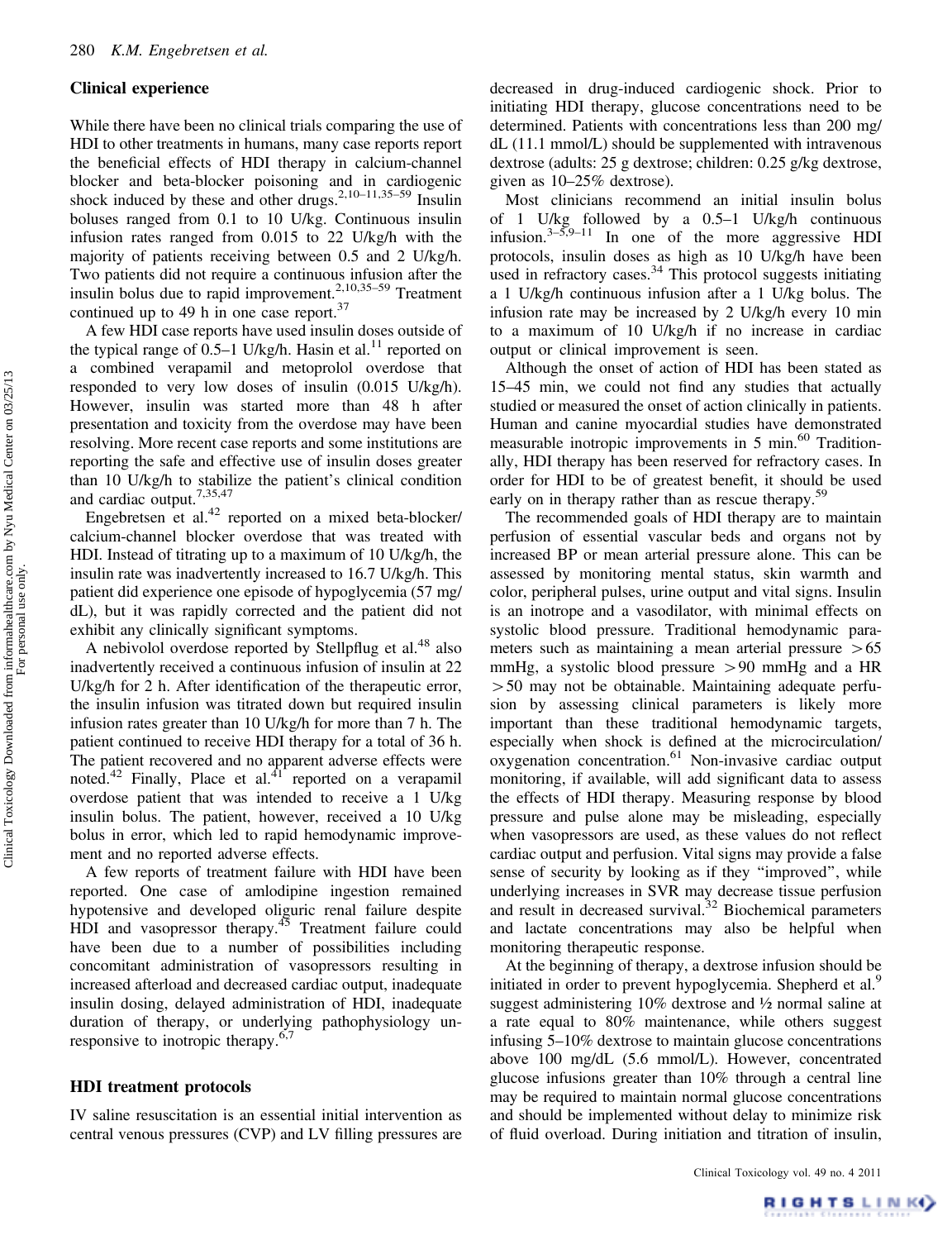glucose concentrations should be checked every 10 min to see if additional boluses of dextrose and/or increased rates of infusion are needed. Once the insulin dose is stable, glucose concentrations may be checked every 30–60 min.<sup>9</sup> Potassium concentrations should be checked every hour during insulin titrations and then every 6 h once stable. Most recommend supplementing potassium once concentrations fall below 2.8–3.0 mEq/L  $(2.8-3.0 \text{ mmol/L})^{4,5,9}$  In addition, magnesium and phosphorous concentrations should be monitored as concentrations may decrease during HDI therapy.<sup>62</sup>

There are currently no studies illustrating the best way to decrease HDI therapy after cardiac function has improved. Once the hemodynamic parameters have stabilized, the insulin infusion may be gradually tapered and discontinued. Alternatively, the infusion may be stopped abruptly allowing elevated insulin concentrations to self-taper due to gradual release of insulin from lipid stores. Dextrose supplementation may be required for up to 24-h post-insulin discontinuation due to elevated insulin concentrations.<sup>62</sup> Potassium concentrations should also be assessed after insulin discontinuation due to cellular shifts.<sup>62</sup>

Further studies are underway in our laboratory to look at the effectiveness of different insulin doses as a true dose/ response study has not been reported. A study by Bechtel et al. $^{63}$  found that the degree of glucose uptake inhibition differs by calcium-channel blocker class. The strongest glucose uptake inhibition was seen with nifedipine and verapamil and least with diltiazem. The effects of HDI reversed the PI3K pathway defect, while physiological doses of insulin had no effect. Further studies should investigate insulin dosing requirements to see if higher concentrations are beneficial. In addition, the maximum beneficial dose of insulin has not been established.

# Adverse effects of HDI

The most common adverse effects of HDI include hypoglycemia and electrolyte imbalances especially hypokalemia. Although high doses of insulin have been used, no irreversible adverse effects have been reported. Greene et al.<sup>59</sup> prospectively reviewed adverse drug reactions in seven severe calcium-channel blocker (verapamil, diltiazem, or amlodipine) overdoses, where HDI therapy was used. In this review of patients, serum glucose and potassium concentrations were monitored every 30 min until patients stabilized and then every 1–2 h. Potassium concentrations were maintained between 3.8 and 4.0 mEq/L (3.8–4.0 mmol/L) and glucose concentrations between 65 mg/dL (3.6 mmol/L) and 110 mg/dL (6.1 mmol/L). No patient had clinically significant hypoglycemia or hypokalemia. One patient experienced a blood glucose concentration of  $< 65$ mg/dL (3.6 mmol/L), but it was rapidly corrected. The mean blood glucose concentrations at the time of presentation and during therapy were 207 mg/dL (11.5 mmol/L) and 210 mg/ dL (11.7 mmol/L), respectively. Two patients had potassium concentrations of  $<$  3.5 mEq/L ( $<$  3.5 mmol/L), but neither

had ECG signs of hypokalemia or arrhythmias. Average potassium supplementation during therapy was 2.7 mmol/h.<sup>59</sup> Other studies found that many patients do not require potassium supplementation.<sup>5</sup>

Holger et al. $34$  reported on adverse effects in 12 patients receiving HDI therapy for treatment of drug-induced cardiogenic shock. Six patients experienced a total of 19 hypoglycemic events. The lowest recorded glucose was 21 mg/dL (1.2 mmol/L) in a patient that experienced a total of 8 hypoglycemic events. Hypokalemia  $\langle$  < 3.0 mEq/L; 53.0 mmol/L) developed in seven patients (minimum 2.3 mEq/L); potassium was infused in these patients. No adverse arrhythmias were recorded. No patients were discharged with adverse sequelae determined to be due to hypoglycemia.

In other case reports, incidences of hypoglycemia and hypokalemia have also been clinically insignificant and have resolved easily. Yuan et al. $37$  reported on five calciumchannel blocker overdoses requiring HDI therapy. Four of the patients experienced hypoglycemia but glucose concentrations were only checked hourly. All patients had reported potassium, phosphate, and/or magnesium abnormalities but no reported signs/symptoms of deficiencies.

# **Conclusions**

HDI is a promising treatment for severe beta-blocker and calcium channel-blocker poisoning. Its use is supported by experimental evidence and case reports. HDI has been shown to increase cardiac output without increasing myocardial oxygen demand. Animal studies show higher survival rates in comparison to glucagon, epinephrine, and vasopressin in beta-blocker and calcium-channel blocker poisoning. Current evidence suggests using an insulin bolus of 1 U/kg followed by a continuous infusion of 1–10 U/kg/h early in therapy. A concentrated dextrose infusion should be initiated at the start of HDI therapy. While HDI therapy has been associated with minimal clinically significant adverse events, glucose and potassium concentrations need to be monitored carefully and rapidly corrected if they do occur.

#### Declaration of interest

The authors report no conflicts of interest. The authors alone are responsible for the content and writing of the paper.

#### References

- 1. Shepherd G, Klein-Schwartz W. High-dose insulin therapy for calcium-channel blocker overdose. Ann Pharmacother 2005; 39:923–930.
- 2. Verbrugge LB, Van Wezel HB. Pathophysiology of verapamil overdose: new insights in the role of insulin. J Cardiothor Vasc Anesth 2007; 21:406–409.
- 3. Salhanick SD, Shannon MW. Management of calcium channel antagonist overdose. Drug Saf 2003; 26:65–79.
- 4. Newton CR, Delgado JH, Gomez HF. Calcium and beta receptor antagonist overdose: a review and update of pharmacological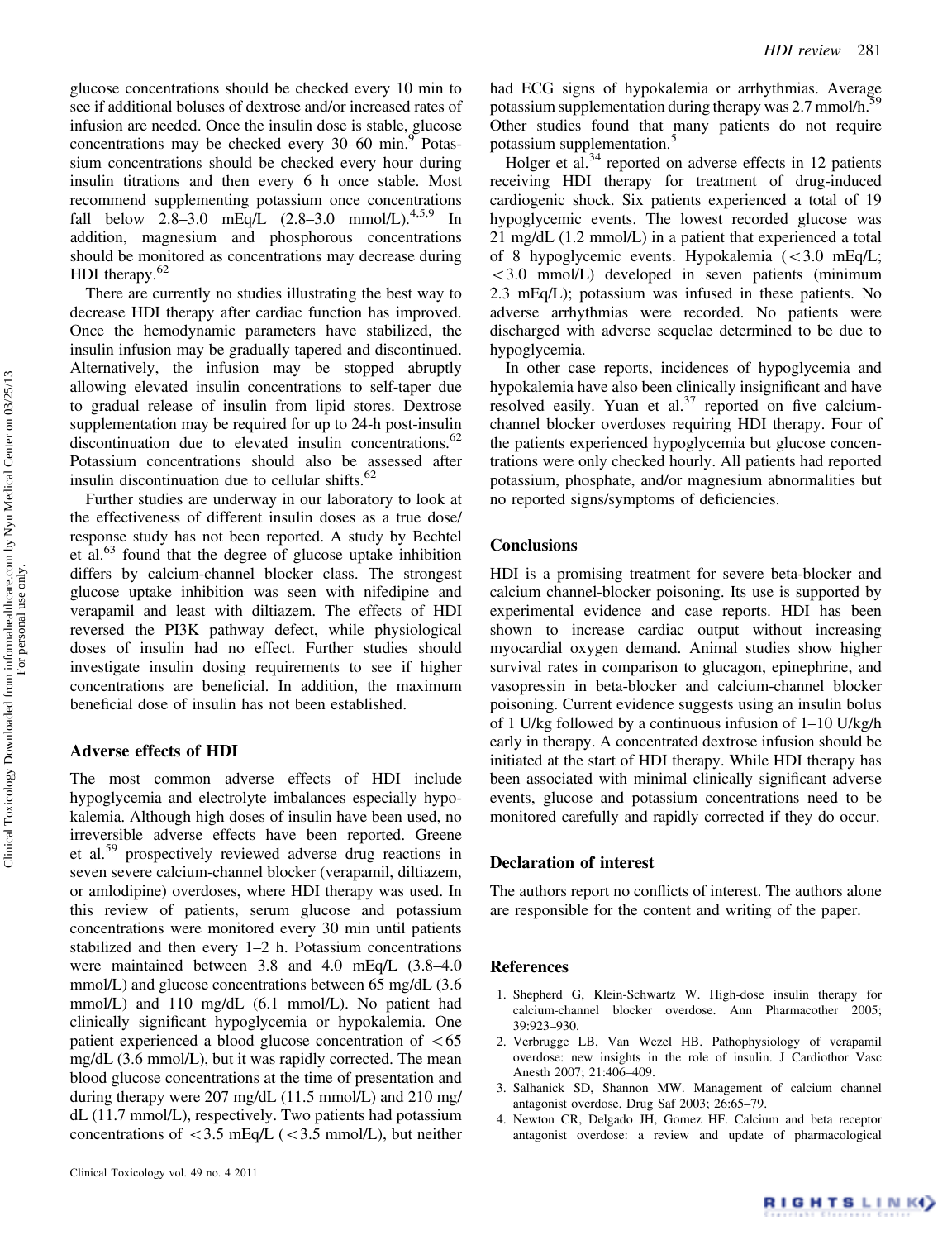principles and management. Sem Respir Crit Care Med 2002; 23: 19–25.

- 5. Lheureux P, Zahir S, Gris M, Derrey AS, Penaloza A. Bench-tobedside review: Hyperinsulinaemia/euglycaemia therapy in the management of overdose of calcium-channel blockers. Crit Care 2006; 10:212–217.
- 6. Cumpston K, Mycyk M, Pallash E, Manzanares M, Knight J, Aks S, Hryhorczuk D. Failure of hyperinsulinemia/euglycaemia therapy in severe diltiazem overdose [Abstract]. J Toxicol Clin Toxicol 2002; 40:618.
- 7. Stellpflug SJ, Fritzlar SJ, Cole JB, Engebretsen KM, Holger JS. Cardiotoxic overdose treated with intravenous fat emulsion and highdose insulin in the setting of hypertrophic cardiomyopathy. J Med Toxicol DOI:10.1007/s13181-010-0133-3.
- 8. Holger JS, Engebretsen KM, Marini JJ. High dose insulin in toxic cardiogenic shock. Clin Toxicol 2009; 47:303–307.
- 9. Shepherd G. Treatment of poisoning caused by beta-adrenergic and calcium-channel blockers. Amer J Health-Syst Pharm 2006; 63: 1828–1835.
- 10. Boyer EW, Shannon M. Treatment of calcium-channel-blocker intoxication with insulin infusion. N Engl J Med 2001; 344: 1721–1722.
- 11. Hasin T, Leibowitz D, Antopolsky M, Chajek-Shaul T. The use of low dose insulin in cardiogenic shock due to combined overdose of verapamil, enalapril and metoprolol. Cardiology 2006; 106:233– 236.
- 12. Bailey B. Glucagon in beta-blocker and calcium channel blocker overdoses: a systematic review. J Toxicol Clin Toxicol 2003; 41: 595–602.
- 13. Freestone S, Thomas HM, Bhamra RK, Dyson EH. Severe atenolol poisoning: treatment with prenalterol. Hum Toxicol 1986; 5:343–345.
- 14. Hurwitz MD, Kallenbach JM, Pincus PS. Massive propranolol overdose. Am J Med 1986; 81:1118.
- 15. Shore ET, Cepin D, Davidson MJ. Metoprolol overdose. Ann Emerg Med 1981; 10:524–527.
- 16. Love JN, Hanfling D, Howell JM. Hemodynamic effects of calcium chloride in a canine model of acute propranolol intoxication. Ann Emerg Med 1996; 28:1–6.
- 17. Pertoldi F, D'Orlando L, Mercante WP. Electromechanical dissociation 48 hours after atenolol overdose: usefulness of calcium chloride. Ann Emerg Med 1998; 31:777–781.
- 18. Isbister GK. Delayed asystolic cardiac arrest after diltiazem overdose; resuscitation with high dose intravenous calcium. Emerg Med J 2002; 19:355–357.
- 19. Crump BJ, Holt DW, Vale JA. Lack of response to intravenous calcium in severe verapamil poisoning. Lancet 1982; 2:939–940.
- 20. Lam YM, Tse HF, Lau CP. Continuous calcium chloride infusion for massive nifedipine overdose. Chest 2001; 119:1280–1282.
- 21. Holger JS, Dries DJ, Barringer KW. Cardiovascular and metabolic effects of high-dose insulin in a porcine septic shock model. Acad Emerg Med 2010; 17:429–435.
- 22. VonLewinski D, Bruns S, Walther S, Kögler H, Pieske B. Insulin causes  $[Ca2+]$

 $i$ -dependent and  $[Ca2+]$  $i$ -independent positive inotropic effects in failing human myocardium. Circulation 2005; 111:2588–2595.

- 23. Bechtel LK, Haverstick DM, Holstege CP. Verapamil toxicity dysregulates the phosphatidylinositol 3-kinase pathway. Acad Emerg Med 2008; 15:368–374.
- 24. Hsu CH, Wei J, Chen YC, Yang SP, Tsai CS, Lin CI. Cellular mechanisms responsible for the inotropic action of insulin on failing human myocardium. J Heart Lung Transplant 2006; 25:1126–1134.
- 25. Kline JA, Raymond RM, Schroeder JD, Watts JA. The diabetogenic effects of acute verapamil poisoning. Toxicol Appl Pharmacol 1997; 145:357–362.
- 26. Kline JA, Tomaszewski CA, Schroeder JD, Raymond RM. Insulin is a superior antidote for cardiovascular toxicity induced by verapamil in the anesthetized canine. J Pharmacol Exp Ther 1993; 267:744–750.
- 27. Kline JA, Lenova E, Raymond RM. Beneficial myocardial metabolic effects of insulin during verapamil toxicity in the anesthetized canine. Crit Care Med 1995; 23:1251–1263.
- 28. Kline JA, Lenova E, Williams TC, Schroeder JD, Watts JA. Myocardial metabolism during graded intraportal verapamil infusion in awake dogs. J Cardiovasc Pharmacol 1996; 27:719–726.
- 29. Kline JA, Raymond RM, Leonova ED, Williams TC, Watts JA. Insulin improves heart function and metabolism during non-ischemic cardiogenic shock in awake canines. Cardiovasc Res 1997; 34:289– 298.
- 30. Krukenkamp I, Sørlie D, Silverman N, Pridjian A, Levitsky S. Direct effect of high-dose insulin on the depressed heart after beta-blockade of ischemia. Thorac Cardiovasc Surg 1986; 34:305–309.
- 31. Kerns W 2nd, Shroeder D, Williams C, Tomaszewski C, Raymond R. Insulin improves survival in a canine model of acute  $\beta$ -blocker toxicity. Ann Emerg Med 1997; 29:748.
- 32. Holger JS, Engebretsen KM, Fritzlar SJ, Patten LC, Harris CR, Flottemesch TJ. Insulin versus vasopressin and epinephrine to treat beta-blocker toxicity. Clin Toxicol 2007; 45:396–401.
- 33. Engebretsen KM, Morgan MW, Stellpflug SJ, Cole JB, Anderson CP, Holger JS. Addition of phenylephrine to high-dose insulin in dihydropyridine overdose does not improve outcome. Clin Toxicol 2010; 48:806–812.
- 34. Holger JS, Engebretsen KM, Stellpflug SJ, Cole JB, Cooper AC, Harris CR. A consecutive case series [abstract]. Clin Toxicol 2010; 48:613.
- 35. Page CB, Hacket LP, Isbister GK. The use of high-dose insulinglucose euglycemia in beta-blocker overdose: A case report. J Med Toxicol 2009; 5:139–142.
- 36. Aaronson PM, Wassil SK, Kunisaki TA. Hyperinsulinemia euglycemia, continuous veno-venous hemofiltration, and extracorporeal list support for severe verapamil poisoning: Case report [abstract]. Clin Toxicol 2009; 47:742.
- 37. Yuan TH, Kerns WP 2nd, Tomaszewski CA, Ford MD, Kline JA. Insulin-glucose as adjunctive therapy for severe calcium channel antagonist poisoning. Clin Toxicol 1999; 37:463–474.
- 38. Rasmussen L, Husted SE, Johnsen SP. Severe intoxication after an intentional overdose of amlodipine. Acta Anaesthesiol Scand 2003; 47:1038–1040.
- 39. Marques M, Gomez E, de Oliveira J. Treatment of calcium channel blocker intoxication with insulin infusion: case report and literature review. Resuscitation 2003; 57:211–213.
- 40. Herbert JX, O'Malley C, Tracey JA, Dwyer R, Power M. Verapamil overdosage unresponsive to insulin/dextrose therapy [abstract]. J Toxicol Clin Toxicol 2001; 39:293–294.
- 41. Place R, Carlson A, Leikin J, Hanashiro P. Hyperinsulin therapy in the treatment of verapamil overdose [abstract]. J Toxicol Clin Toxicol 2000; 38:576–577.
- 42. Engebretsen KM, Holger JS, Harris CR. Therapeutic misadventure of high dose insulin without adverse effects [abstract]. Clin Toxicol 2008; 26:604.
- 43. Cumpston KL, Rose SR. Titration of hyperinsulinemia euglycemia therapy for the treatment of acute diltiazem toxicity [Abstract]. Clin Toxicol 2009; 47:724.
- 44. Harris NS. Case 24-2006: A 40-year-old woman with hypotension after an overdose of amlodipine. N Engl J Med 2006; 355:602–611.
- 45. Vogt S, Mehlig A, Hunziker P, Scholer A, Jung J, González AB. Survival of severe amlodipine intoxication due to medical intensive care. Forensic Sci Int 2006; 161:216–220.
- 46. Smith SW, Ferguson KL, Hoffman RS, Nelson LS, Greller HA. Prolonged severe hypotension following combined amlodipine and valsartan ingestion. Clin Toxicol 2008; 46:470–474.
- 47. Min L, Deshpande K. Diltiazem overdose haemodynamic response to hyperinsulinaemia-euglycaemia therapy: a case report. Crit Care Resusc 2004; 6:28–30.
- 48. Stellpflug SJ, Harris CR, Engebretsen KM, Cole JB, Holger JS. Intentional overdose with cardiac arrest treated with intravenous fat emulsion and high-dose insulin. Clin Toxicol 2010; 48:227–229.

RIGHTS LINKO